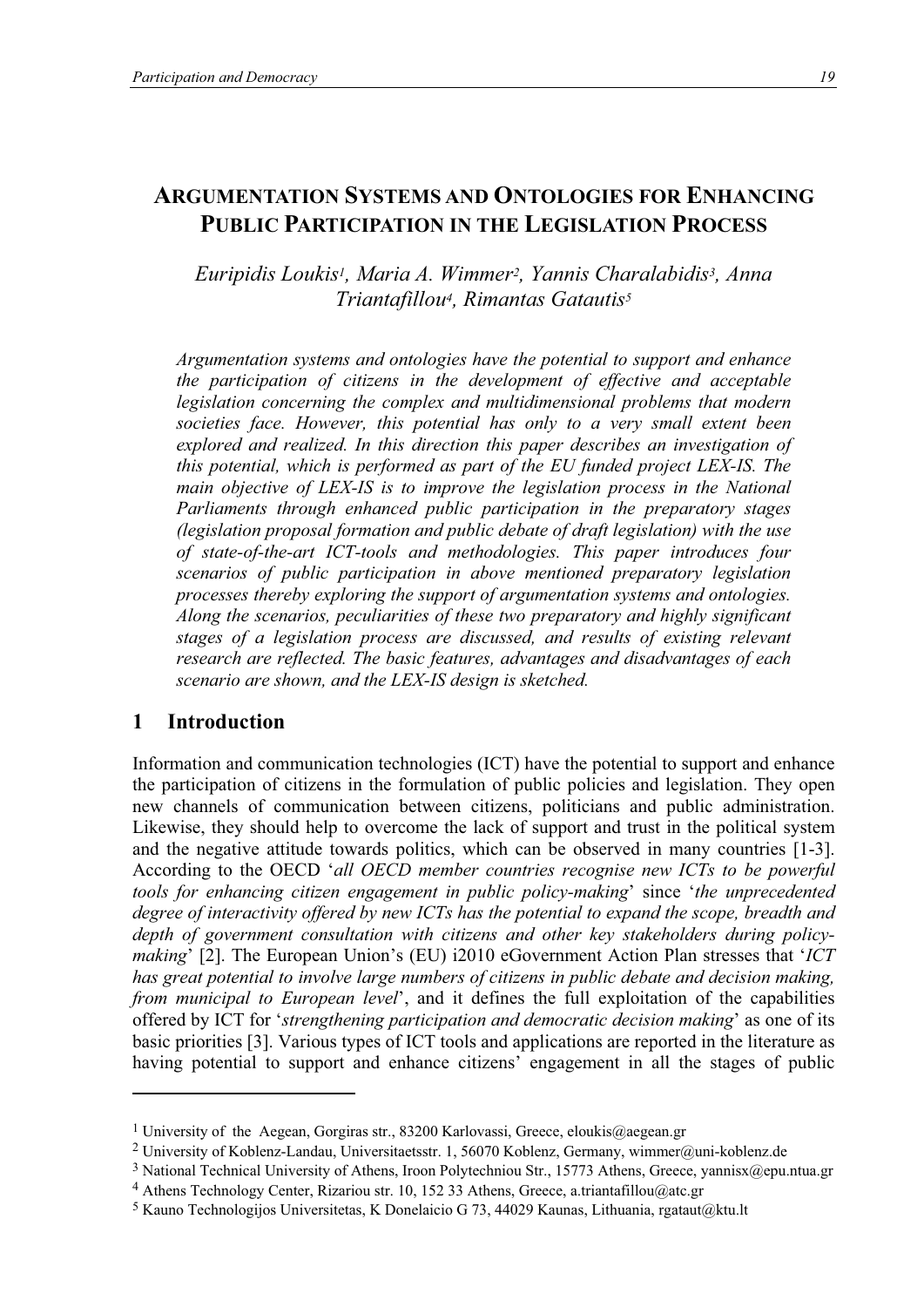policy-making [1,2,4-8]. In [7], four phases of public participation are mentioned as to be facilitated with ICT: 'e-Informing', 'e-Consulting', 'e-Collaborating' and 'e-Empowering'.

Although the literature recognizes and emphasizes the high potential of ICT for supporting and enhancing public participation in policy-making, it has not been sufficiently investigated in more detail so far. For example, in [8] the OECD expresses a lack of experiences to date in this area. Only to a very small extent are investigations being made on how particular ICT can be used for supporting and enhancing particular public participation processes, how useful ICT can be thereby, what value ICT can generate in various participation situations, and what the main determinants of this value are. The paper at hand contributes to bridging this gap. It investigates the potential of two important ICT tools for participatory processes, namely argumentation systems and ontologies. The public policy process to be facilitated is the legislation process, which should reach enhanced public participation through sophisticated ICT support. The work is performed within the project LEX-IS<sup>6</sup>, which is part of, and cofunded under the 'eParticipation' Preparatory Action of the European Commission [9]. The main research question is to identify and design the best ways of using argumentation systems and ontologies for supporting and enhancing public participation in the two basic preparatory stages of the legislation process (the legislation proposal preparation stage, and the public debate of a draft legislation).

The paper is structured as follows: Section 2 briefly describes LEX-IS' objectives, methodology, and technical architecture. In section 3, the basic characteristics and specifics of the above mentioned two stages of the legislation process are presented, followed by a number of scenarios that have been developed concerning the use of argumentation systems and ontologies in these stages. Section 4 summarizes the findings to date.

# **2 Objectives, methodology, and technical architecture of LEX-IS**

The main objective of LEX-IS is to improve the legislation process in the National Parliaments through enhancing public participation with the use of state-of-the-art ICT-based tools and methodologies in its two preparatory stages: the legislation proposal formation, and the debate on draft legislation. These objectives will be achieved through:

- Modelling of the processes followed during the above two preparatory stages of the legislation process using workflow modelling techniques.
- Applying existing advanced ICT-based tools and methods for modelling, managing and visualizing complex legislative frameworks and legal structures.
- Developing ontologies and metadata schemas for the semantic annotation of legal elements, so that all involved parties can easily locate and interpret the necessary information with the use of Internet-based retrieval tools.
- Providing electronic channels for substantial participation of citizens, businesses and nongovernmental organizations in these two stages (e.g. appropriate argumentation systems).

 $\overline{a}$ 

<sup>6</sup> Full name is: 'Enabling Participation of the Youth in the Public Debate of Legislation' among Parliaments, Citizens and Businesses in the European Union. For more details see: http://www.eu-participation.eu/lex-is/.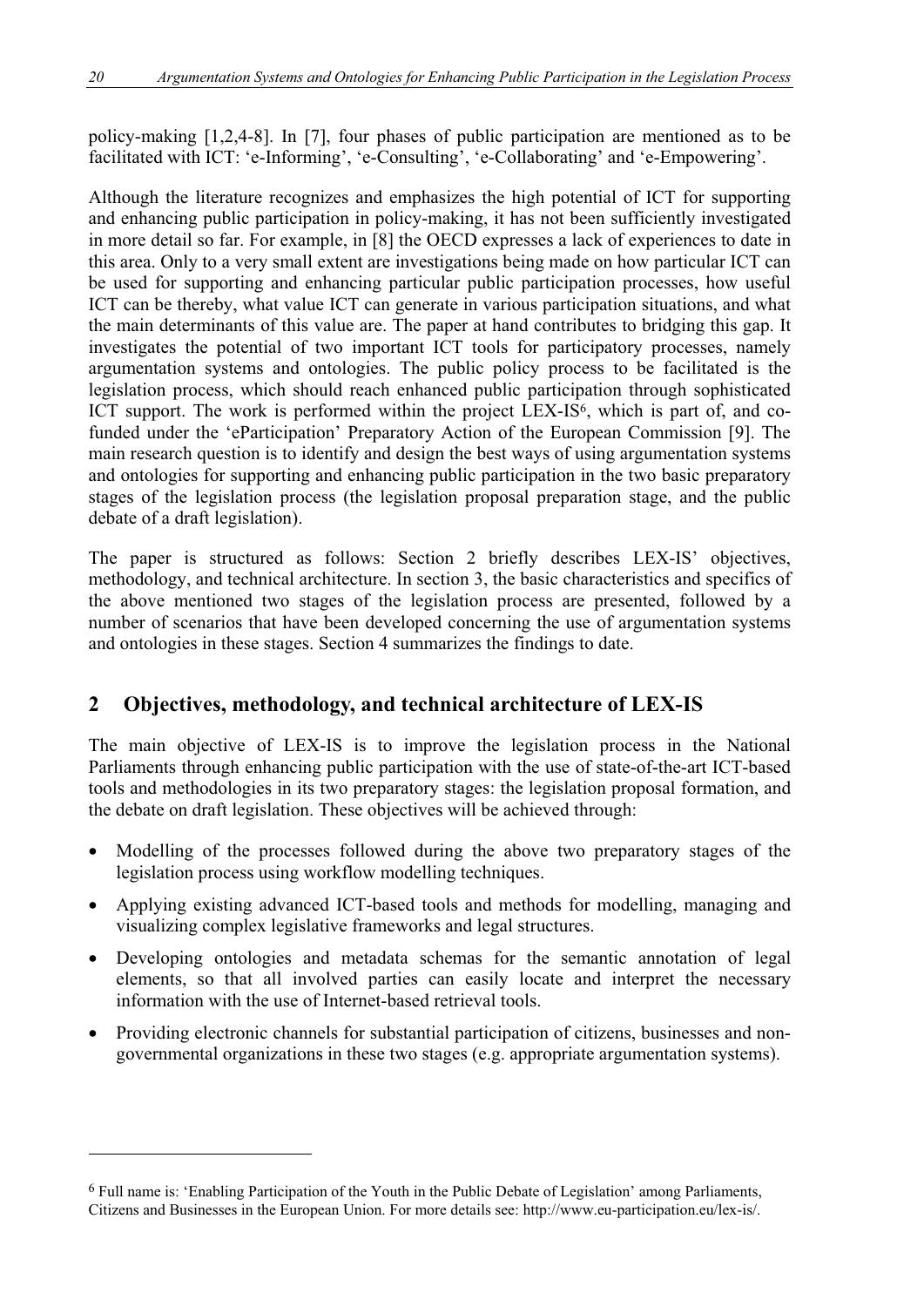The project is implemented by a consortium consisting of ICT companies and academic institutions with proven experience in e-Government and e-Participation, as well as National Parliaments from EU Member States. The overall approach is phased into five workpackages (WPs): 1) Baseline Definition, i.e. modelling of the processes of the two preparatory stages of the legislation process, identification of the various user groups and specification of their requirements, and design of the use of argumentation systems and ontologies; 2) Platform Adaptation; 3) Pilots Planning, Execution and Evaluation (the pilots are going to be tested in several National Parliaments with a number of different user groups), 4) Results Viability and Dissemination and 5) Project Management.



Fi*gure 1: Technical architecture of the participation system of LEX-IS* 

Figure 1 shows the technical architecture of the platform on which the project will be based. It consists of three basic blocks: the Universal Storage Subsystem, the Core Functionality Subsystems and the Participative Services Subsystem (web front end).

# **3 Use of Argumentation Systems and Ontologies**

To develop scenarios for the use of argumentation systems and ontologies to support the legislation proposal formation and the debate on draft legislation, the basic characteristics and specificities of these two stages have to be well understood. A conceptual model of the two processes is shown in Figure 2. The process stages are characterized by high complexity, and they consist of several sub-stages. In each sup-stage, numerous documents are produced and also many meetings take place on various topics and with various objectives. In these meetings, many different stakeholders may participate, such as: representatives of Ministries, members of the Parliament, parliamentary committees, politicians, public servants, experts, representatives of affected socio-economic groups, non-governmental organizations, and - to a much lower extent - individual citizens. It should be noted that except of citizens these participant groups are familiar with constructing, expressing and supporting arguments, and also with understanding and evaluating arguments of others and responding to them. Also, usually before coming to these meetings they have already prepared arguments for supporting their views. For these reasons, participants of these two stages of the legislation process are more likely to accept an argumentation system. Above all, we expect that they will be able to use it efficiently and to a much higher extent than ordinary citizens and the general public.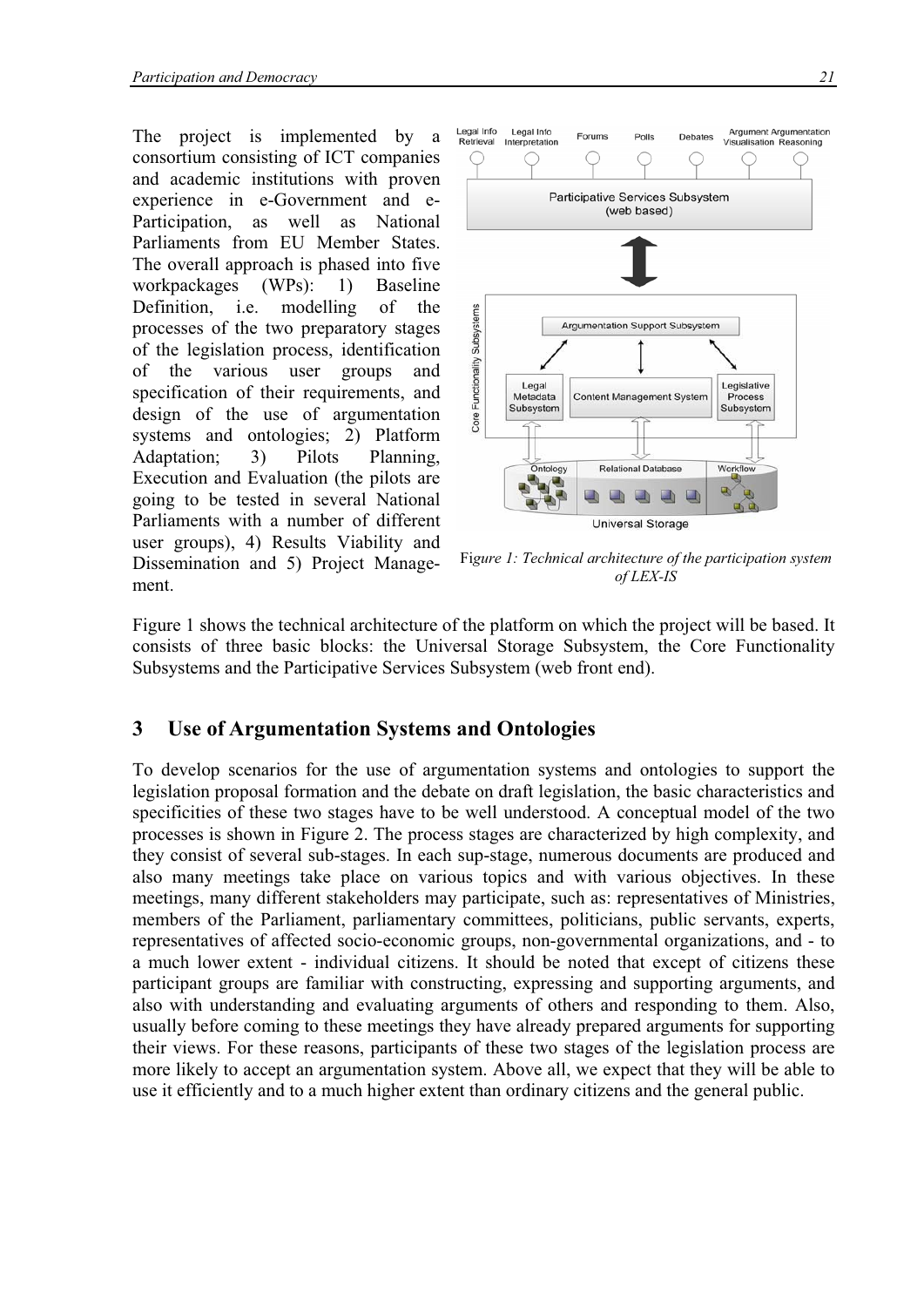

*Figure 2: A basic model of the legislation proposal formation stage and the stage of debate on draft legislation* 

On the basis of these characteristics of the legislation proposal formation stage and the stage of debate on draft legislation, four usage scenarios for deploying argumentation systems and ontologies in an integrated LEX-IS platform are described in the following sub-sections. It should be mentioned that LEX-IS is not aiming at developing new systems. Instead, existing applications should be explored and integrated in a powerful platform to support participation in the processes of legislation drafting. Hence, the scenarios below depart from existing systems and explore their usage in the LEX-IS context of an integrated platform.

### **3.1 Providing argumentation capabilities using an existing system**

The first scenario refers to offering argumentation capabilities to users via an existing argumentation system. Research on the use of appropriate information systems for supporting argumentation between individuals is quite old. It can be traced back at least to Horst Rittel's pioneering work on 'Issue-Based Information Systems' (IBIS) [10]. IBIS provide a visual map of arguments, aiming to help people collaborate for finding solutions to 'wicked problems'. 'Wicked problems' are problems that have no algorithmic, scientific or objectively optimal solutions for a variety of reasons, including the lack of consensus among stakeholders about utilities and values of the various alternatives. Public policy-making and legislation development are characterized by such problems and certainly belong to the category of 'wicked problems'. Since then, extensive research has been conducted in this area [8, 11-18], which has resulted in many argumentation systems, such as IBIS [12-13], ZENO [14], HERMES [15], PARMENIDES [16], etc. A review of existing argumentation systems is provided in [8].

It is worth mentioning the positive experience gained in a 'real-life' pilot argumentation, which we organized using the HERMES argumentation system [17-18]. HERMES enables participation in an electronic argumentation about a predefined topic by entering four basic types of discourse elements: 'Issues' (correspond to problems, decisions to be made or goals to be achieved), 'Alternatives' (i.e. potential choices) for each Issue, 'Positions' (that support or contest either one 'Alternative' or another 'Position') and 'Preferences' (which provide a qualitative means by which users can assess the relative strengths of particular Positions; a Preference consists of a tuple (Position, Relation, Position), where 'Relation' can be either 'more important than', 'of equal importance to', or 'less important than'). Based on the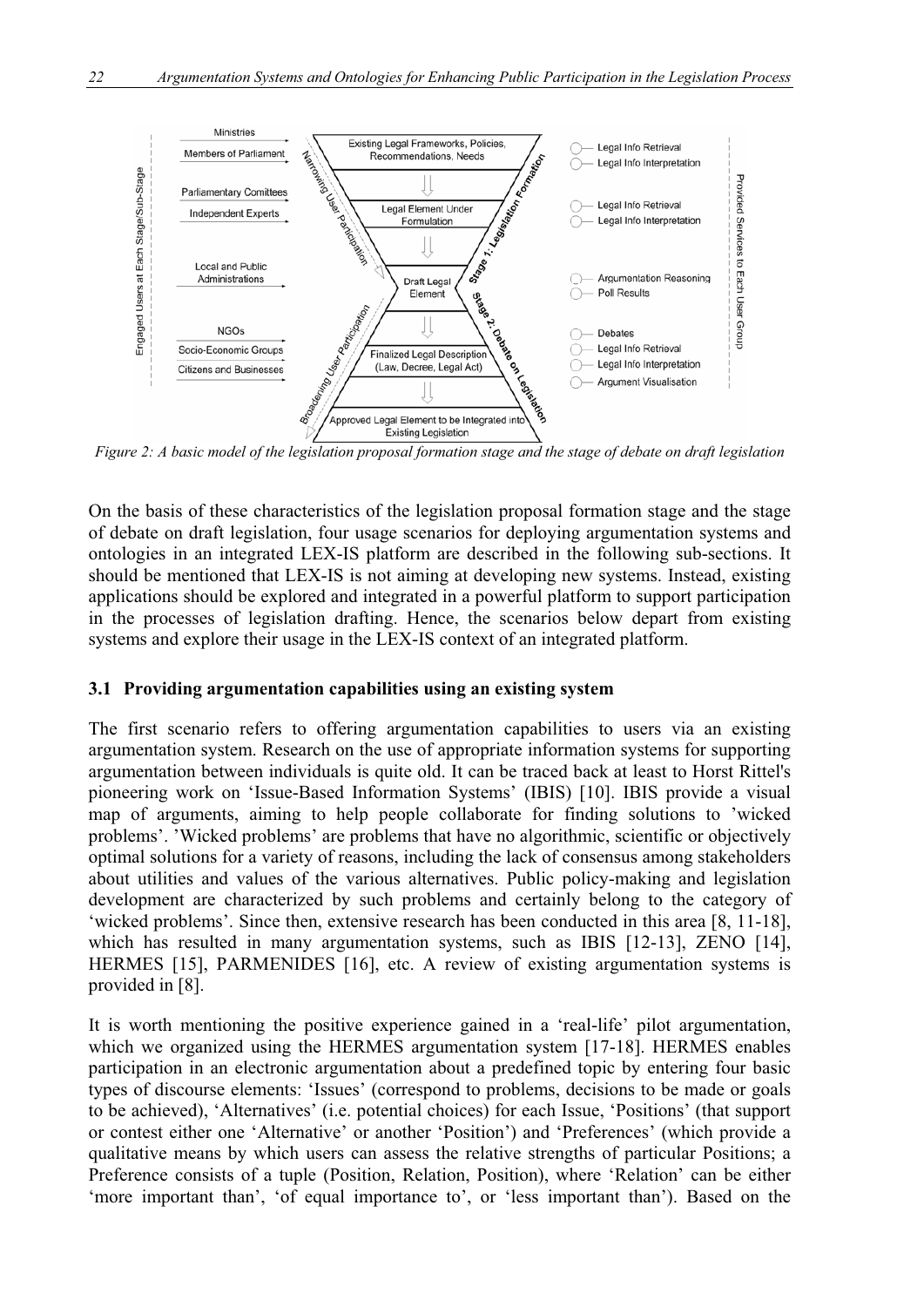discourse elements entered by the participants in an electronic argumentation, the system constructs and visualizes a discourse tree with all contributions of the participants. The pilot argumentation we organized using HERMES concerned a widely debated topic in Greece (whether or not the establishment of non-state universities should be allowed), with fourteen participants, who represented the four basic stakeholder groups: the Ministry of National Education, the University Professors, the Chambers of Industry and Commerce, and owners of existing private educational institutions interested in establishing non-state universities. In Figure 3 we can see an extract of the discourse tree developed during this argumentation.



*Figure 3: Discourse tree developed during an* argumentation *with HERMES (from [18])* 

From the evaluation of this pilot by the participants and the observation of the discourse elements the following conclusions have been drawn [18]: the participants felt that the system organizes the discussion effectively, stimulates creativity and discussion, and that it was easy for them to learn its basic functionality. Also there has been a high level of interaction among participants, since 63% of the discourse elements they entered were associated with another element entered by another user. However the participants also mentioned a number of problems they had: it was difficult to associate correctly a new element they intended to contribute to another existing element, to express a discussion element in a few words only and also to understand the meaning of a discussion element expressed by another participant in a few words only. Participants also felt that the electronic argumentation was quite demanding and required high level of concentration and mental effort.

Offering argumentation capabilities is a key element in LEX-IS. We will embark on an existing system, though the selection process has yet to be finalized. In any case, we will ensure that a well proven, complete, consistent and mature system concerning the types of discourse elements proposed and the proposed associations among them is chosen. In this respect, the following questions have to be clarified: Can argumentation systems cover the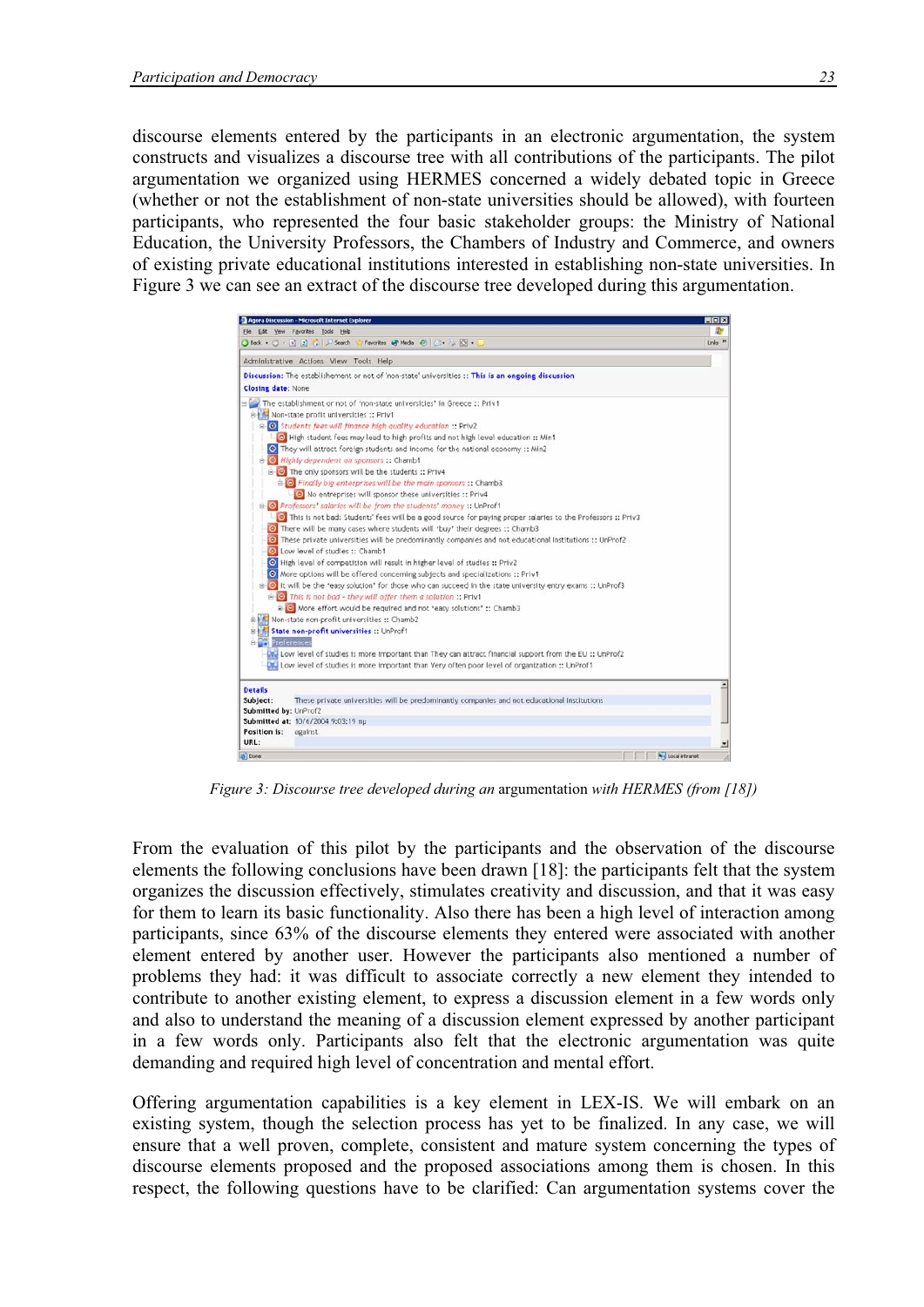semantic richness of the legislation process? Do they offer sufficient capabilities to participants to express themselves?

## **3.2 Providing argumentation capabilities using a 'simple forum'**

Another scenario refers to offering much simpler argumentation capabilities via a simple (unstructured) forum. It allows the organization of an electronic consultation on a topic, in which each participant can enter 'positions' (e.g. views, opinions, etc.), can read the positions entered by others, and then can enter new positions on each of these positions (multi-thread electronic discussion). In this way, a discussion tree is gradually created in the form:

Position1 (USER1) Position11 (USER8) Position111 (USER5) Position12 (USER6) Position2 (USER3) Position21 (USER2) Position22 (USER1) Position221 (USER3)

The overall advantage of this scenario is simplicity. The drawback is that, due to lack of semantic annotation of threads, such a forum does not help the participants to qualitatively structure their thoughts and relate them to each other to get a structured discussion, and it does not support the effective externalisation and management of the 'collective knowledge'. The challenges for the LEX-IS platform are to exploit the advantages of semantically annotated threads and of argument trees, while keeping the visualisation and interaction of users with the platform simple.

### **3.3 Providing argumentation capabilities using a 'structured forum'**

Embarking on the simplicity of online forums, yet adding a more sophisticated structuring mechanism is the aim of the third scenario presented here. 'Structured forums' offer to each participant the capability to enter semantically annotated discourse elements, based on a predefined 'Discourse Ontology' [19-20]. A 'Discourse Ontology' is defined as the set of allowed types of discourse elements, which the participants can enter, and the allowed relations among these discourse elements. For example, in an electronic argumentation in a structured forum on the problems of a particular social group, the participants may be allowed to enter only the following three kinds of positions: 'problems' of this social group, 'causes' of these problems, and 'positions' in agreement or disagreement with the problems and causes. An example of a 'Discourse Ontology' is shown in Figure 4.

Structured forums base on two key elements: the discourse ontology and the discussion tree. While the discourse ontology needs to be settled beforehand, the discussion tree will be gradually created during the argumentation in the structured forum (see Figure 5).

The basic characteristic of this scenario is that, by defining appropriate discourse ontologies of the legislation proposal formation and the debate on draft legislation, a 'customization' of the structured forum can be achieved. Apart from that, the semantic richness can be covered much better than in the first two scenarios. Hence in this way, better capabilities can be offered to the participants to express themselves, finally resulting in more effective and sophisticated argumentation in the participation process. This scenario also enables a more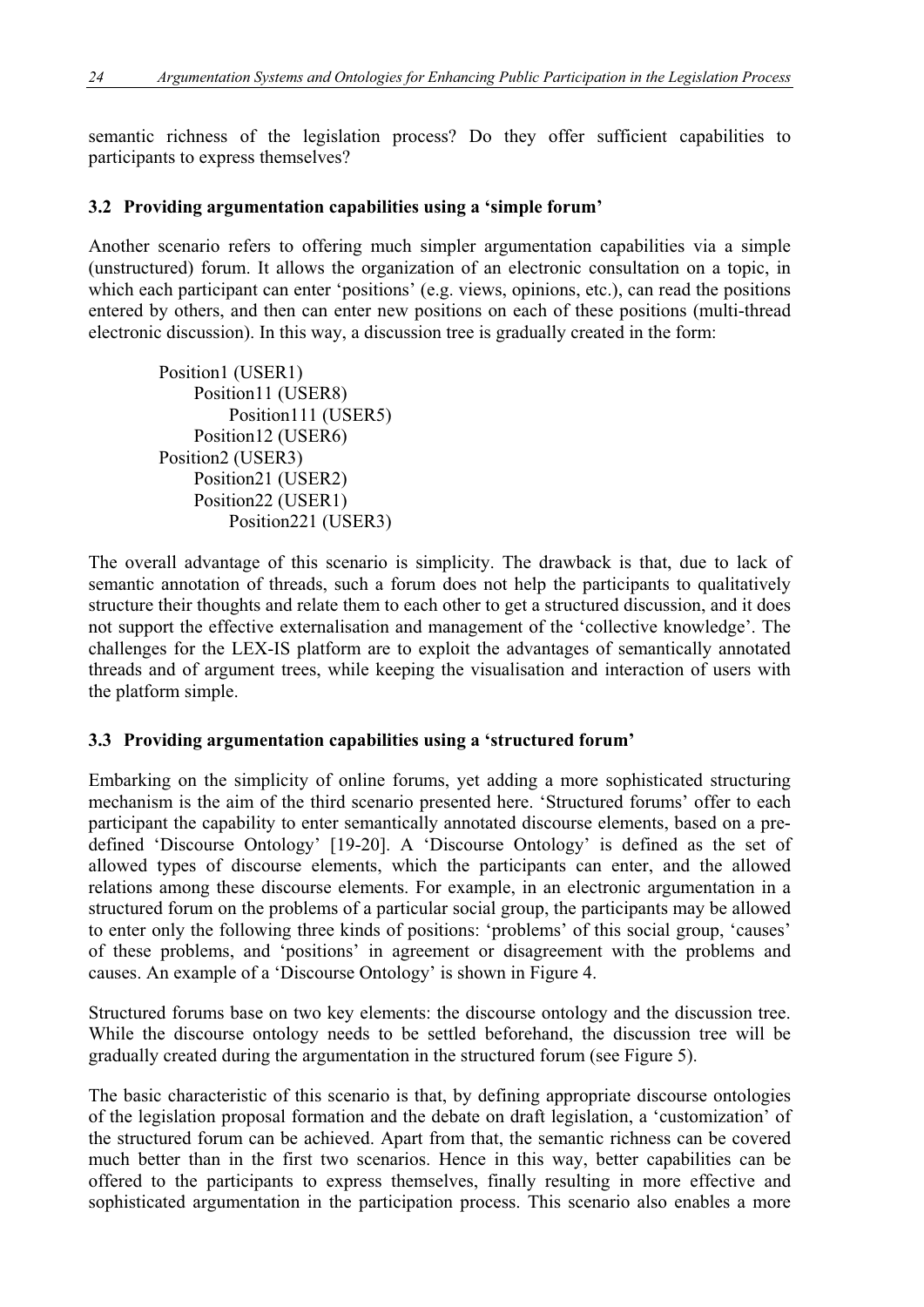effective externalisation and management of the 'collective knowledge'. However, such structured forums, even though more customized to the needs of the legislation proposal formation and the debate on draft legislation, might not be characterized by the completeness, consistency and maturity of the existing argumentation systems used in the first scenario.



*Figure 4: Discourse ontology Figure 5: Discourse tree of a structured forum* 

Problem1 (USER4)

Position2 (USER7)

Cause11 (USER1)

Cause12 (USER5)

 + Position21 (USER1) Cause21 (USER3) Cause22 (USER6)

 +Position111 (USER8) - Position112 (USER2)

+Position221 (USER2)

Of critical importance for the success of this scenario is the design of appropriate discourse ontologies. The LEX-IS project partners will take into account relevant evidence such as minutes of consultations taken place in Parliaments in the past, interviews with experienced Parliament officials, etc. in the development of the LEX-IS integrated platform. The project team will embark on:

- existing ontologies in this domain such as introduced in [21-23]. It might be required to select appropriate parts of such existing ontologies and/or slightly modify them. Analysis of the needs and peculiarities of the chosen processes of the proposal formation and the debate on draft legislation in the agreed-upon pilot implementation sites,
- further design of the discourse ontology may be needed. Existing design ontology methods shall help to design the proper discourse ontology for LEX-IS. According to Holsapple & Joshi [24] there are five basic approaches to ontology development: inspirational (based on the viewpoint of an individual about the domain), inductive (based on the analysis of a small number of specific cases within the domain), deductive (based on some general principles about the domain), synthetic (based on synthesis from existing ontologies, with possible modifications and or expansions of them) and collaborative (based on the viewpoints of multiple individuals about the domain, possibly starting with an initial ontology produced using another approach, and then iterative improvement until consensus is reached). Among these approaches we believe that the collaborative approach can result in more acceptable and complete ontologies that incorporate many different viewpoints. However, it is also the most time-consuming and resource-intensive approach.

### **3.4 Providing arguments and legislation visualization**

A precondition for sophisticated and effective participation of users in any online argumentation as presented in the above three scenarios (cf. sections 3.1 to 3.3) is to be sufficiently informed on the topic. Taking into account the complexity of modern public policy and legislation, the participants of such argumentations must usually have previously studied: i) many lengthy documents (e.g. reports, previous relevant legislation, etc.), and ii) the opinions that have been expressed in previous relevant lengthy discussions ('traditional'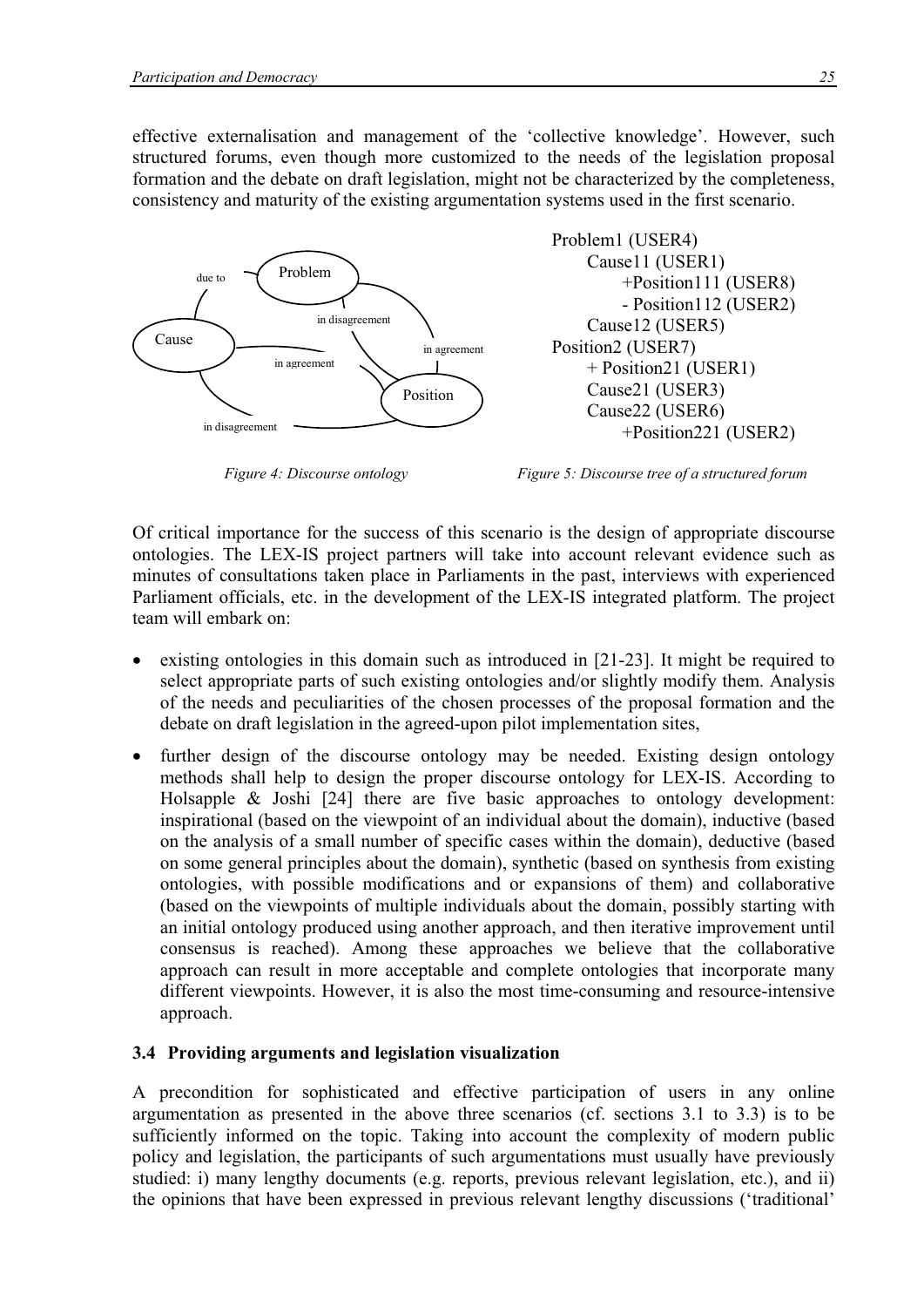or 'electronic') by their participants (in an electronic discussion on public policy or legislation usually there are many thousands of postings). Acquiring the proper understanding of the topic to be discussed and decided can, hence, be quite time-consuming and difficult. For this reason, it would be beneficial to use methods and tools of Computer Supported Arguments Visualisation (CSAV) [11] for presenting the content of lengthy documents (e.g. reports, laws, etc.) and the basic issues, options and arguments expressed in previous 'traditional' or electronic discussions in a diagrammatic and easy to understand manner. 'Argument visualisation' (AV) can be defined as the representation of a body of prose or the opinions expressed in a discussion in a compact diagrammatic format, thereby using a combination of nodes of various types (shown with different symbols) and arrows connecting them. Several AV methods and tools have been developed; an extensive review is provided in [8].

Some interesting ways of exploiting AV methods and tools for supporting public policy making are proposed by Renton and Macintosh in [25], basing on experiments with the 'Compendium' tool7. Figure 6 demonstrates a mapping of the main arguments expressed in the debate about 'Smoking in Public Spaces' in Scotland using the Compendium tool.



*Figure 6: Argument visualisation of a debate on 'Smoking in Public Spaces' in the Compendium tool (from [25])* 

Usually in the legislation formulation stage, the existing legal framework has to be taken into account. It normally consists of several interconnected legal structures (e.g. local laws and presidential decrees, EU directives, etc.). Therefore it is useful to provide a visualisation of the existing legal frameworks, which can be based on relevant ontologies, such as the legal framework ontology proposed in [26].

LEX-IS will examine existing ontology and argument visualisation tools for the purpose to select the most powerful visualisation enabling participants in the processes of the proposal

 $\overline{a}$ 

<sup>7</sup> See http://www.compendiuminstitute.org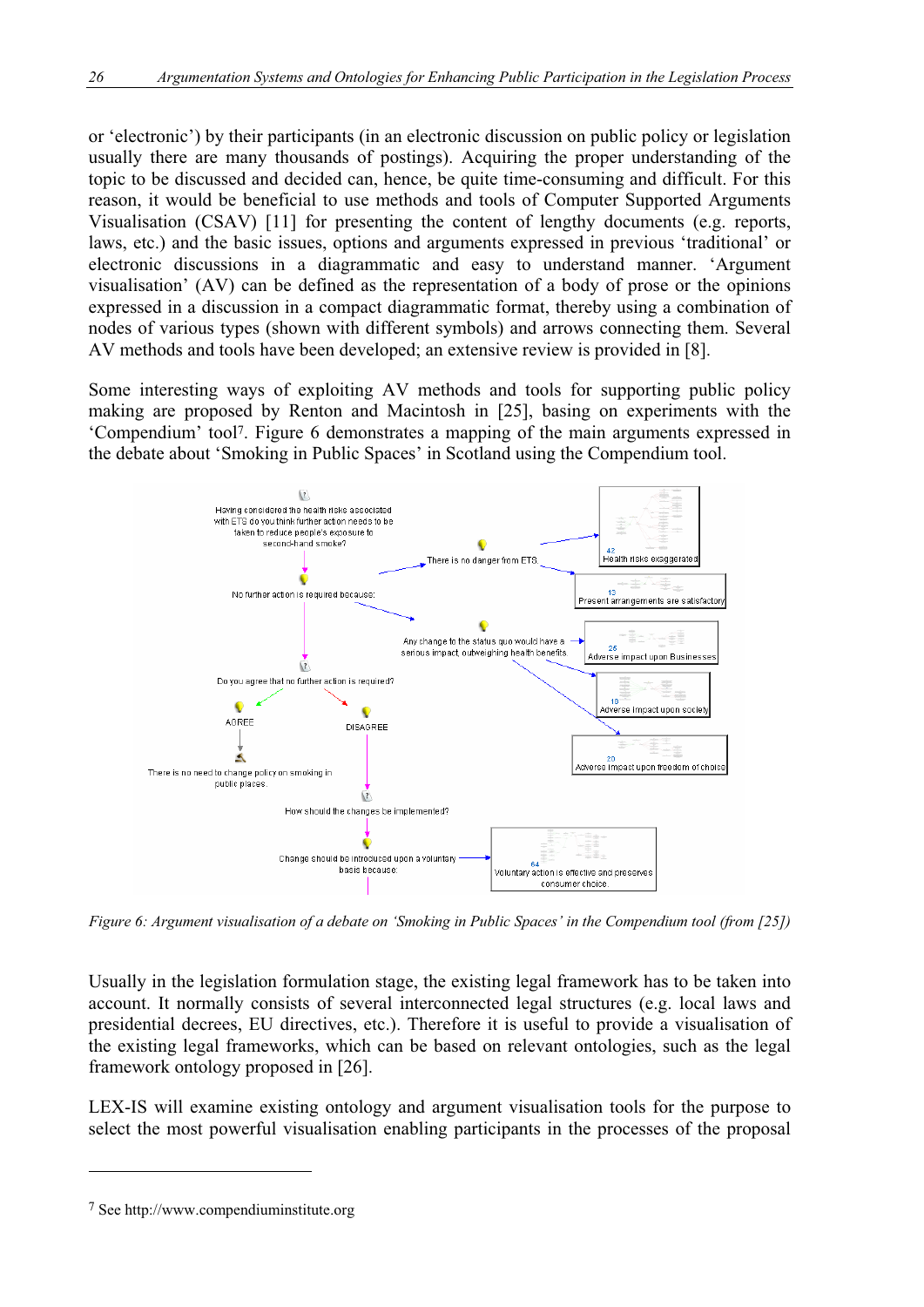formation and the debate on draft legislation to be well prepared for the discourse stages without investigating extensive resources to read and study previously available information.

## **4 Concluding discussion**

This paper investigated the potential of argumentation systems and ontologies for supporting and enhancing public participation in two highly complex and critical parts of the legislation process: in the legislation proposal formation stage and in the stage of public debate of draft legislation. The work is part of the EC-funded project LEX-IS. Four usage scenarios have been described, which discuss existing tools of argumentation systems and ontologies to support the above two stages of the legislation process. Thereby, the particular characteristics and specificities of the processes as well as existing results of relevant research have been introduced.

Summing up the discussion of the scenarios presented, a major conclusion is that the scenarios can (and should) be combined: In the first sub-stages of the legislation proposal formation, a number of unstructured argumentations with different user groups should be provided using means of simple (unstructured) fora (scenario 3.2). Free and wide exchange of opinions needs to be facilitated. In the next sub-stages of the legislation proposal formation and in the public debate of draft legislation, more structured argumentations should be supported using an existing argumentation system (scenario 3.1) or ustructured fora based on appropriate discourse ontologies (scenario 3.3). In any case, the participants of these electronic argumentations need to have effective access and possibilities to comprehend the available information on the topic to be discussed in a visualised form. A proper visualisation of the existing legal framework and of the basic arguments expressed in relevant documents (e.g. reports) and previous relevant discussions ('traditional or electronic') needs to be implemented (see scenario 3.4).

The next activity of LEX-IS is to refine the requirements for the integrated platform and for the use of argumentation systems and ontologies. On this basis, the design and pilot implementation of the LEX-IS platform will be performed, which will subsequently be evaluated in four pilot evaluations. The scientific analysis should further on elicit sound conclusions (based on 'real-life' usage) on the feasibility, usefulness, acceptance and value of electronic argumentation support and discourse ontologies in the context of the procedures of public policy proposal formation and the debate on draft legislation.

*Acknowledgement*: This contribution is based on works carried out in the project LEX-IS, cofunded by the EC in the eParticipation Preparatory Action, grant agreement n° 2006/01/018.

## **References**

- [1] Organization for Economic Co-operation & Development (OECD), Citizens as Partners: Information, Consultation and Public Participation in Policy Making, Paris, France, 2001, see: www.oecd.org.
- [2] Organization for Economic Co-operation & Development (OECD), Promises and Problems of e-Democracy: Challenges of Online Citizen Engagement, Paris, France, 2003, see: www.oecd.org.
- [3] Commission of the European Communities, i2010 eGovernment Action Plan: Accelerating eGovernment in Europe for the Benefit of All, COM (2006) 173, Brussels 2.04.2006.
- [4] Macintosh A., Davenport E., Malina A., Whyte A., Technology to Support Participatory Democracy, in: Grönlund, A. (ed), Electronic Government – Design, Applications and Management, IGP, 2002, pp. 226- 248.